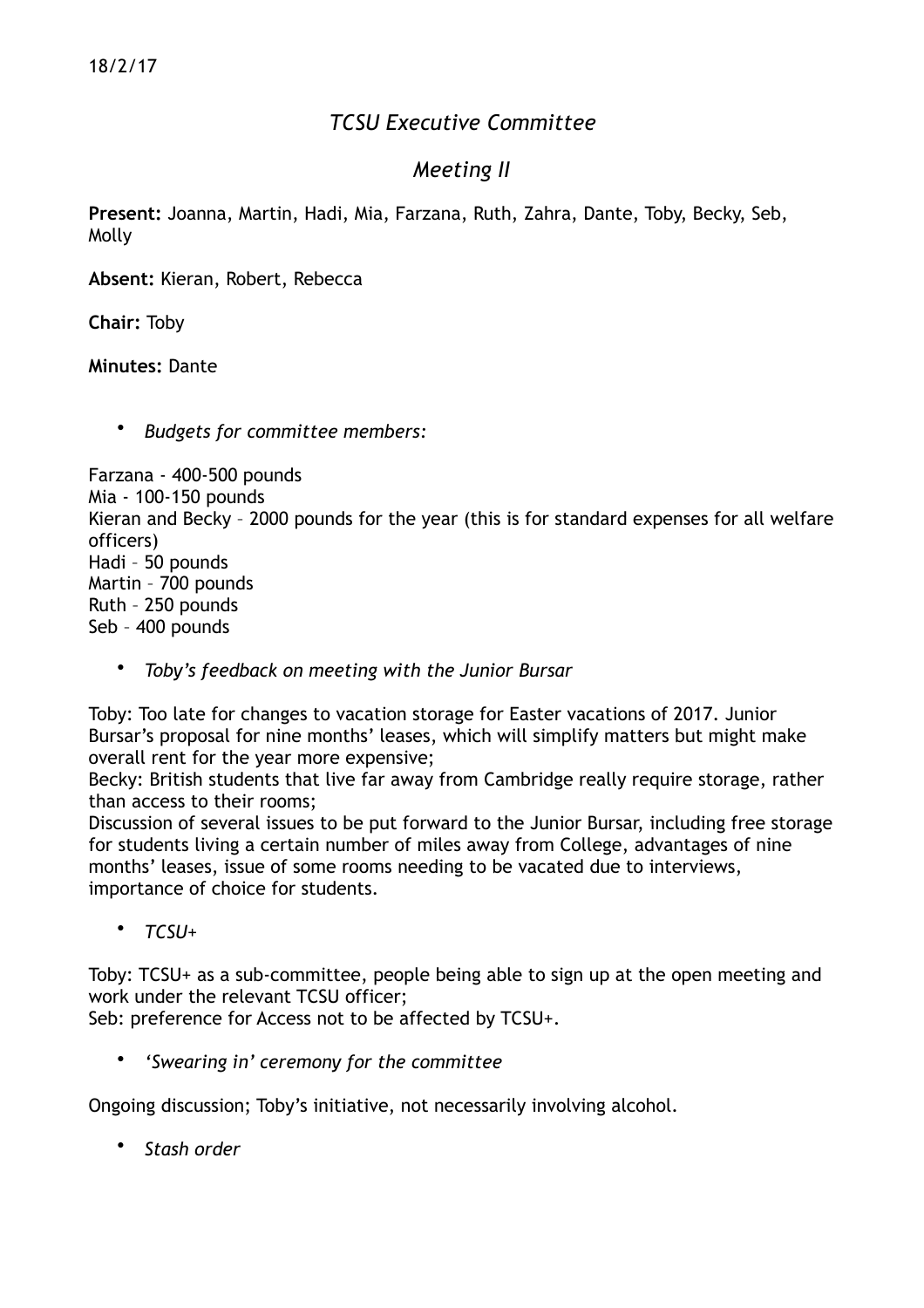## 18/2/17

Two types of stash, one for TCSU and the other for TCSU+. Expenditure in the region of 20 pounds per item;

Ruth: good to be wearing them early on so as to be recognized around College; Sweatshirts generally more popular than hoodies;

Molly and Martin would like to be involved with stash;

All members to contribute ideas;

Willingness to spend significant amounts of money on this matter.

• *Website bios* 

Members to send them to Dante as soon as possible; pictures to be taken by Farzana.

• *Sports' socials* 

Molly: sport teams do not currently receive funds for their socials. Idea of contributing money to the bar for their social events.

• *End of term bop* 

Molly: consensus on organizing a bop for the end of Lent, ideally with another college, such as St John's or Robinson.

• *Pool table for Burrells' common room*

Hadi: need for a new pool table expressed by the Pool Club. Specific model has been suggested by the President of the Pool Club, and it would cost roughly 800 pounds; General discussion as to where to place a new pool table, including the lower JCR.

• *State of the College Bar*

Perception of the College Bar as more of a coffee shop rather than a Bar; Toby to meet with the Catering Manager to look into this matter.

• *Setting up a group for intermitting students* 

Ruth: Plans for relaxed events for intermitting students to provide them with support. Dean would be in favour, provided that contingency plans are in place were derogatory comments to be posted.

• *Sharing agenda and minutes of meetings* 

Weekly agenda and minutes of committee meetings uploaded on website; open meetings advertised more widely on Facebook as well.

• *CUSU Council meeting* 

Ents officers' chat to be proposed by Toby.

• *Next open meeting*